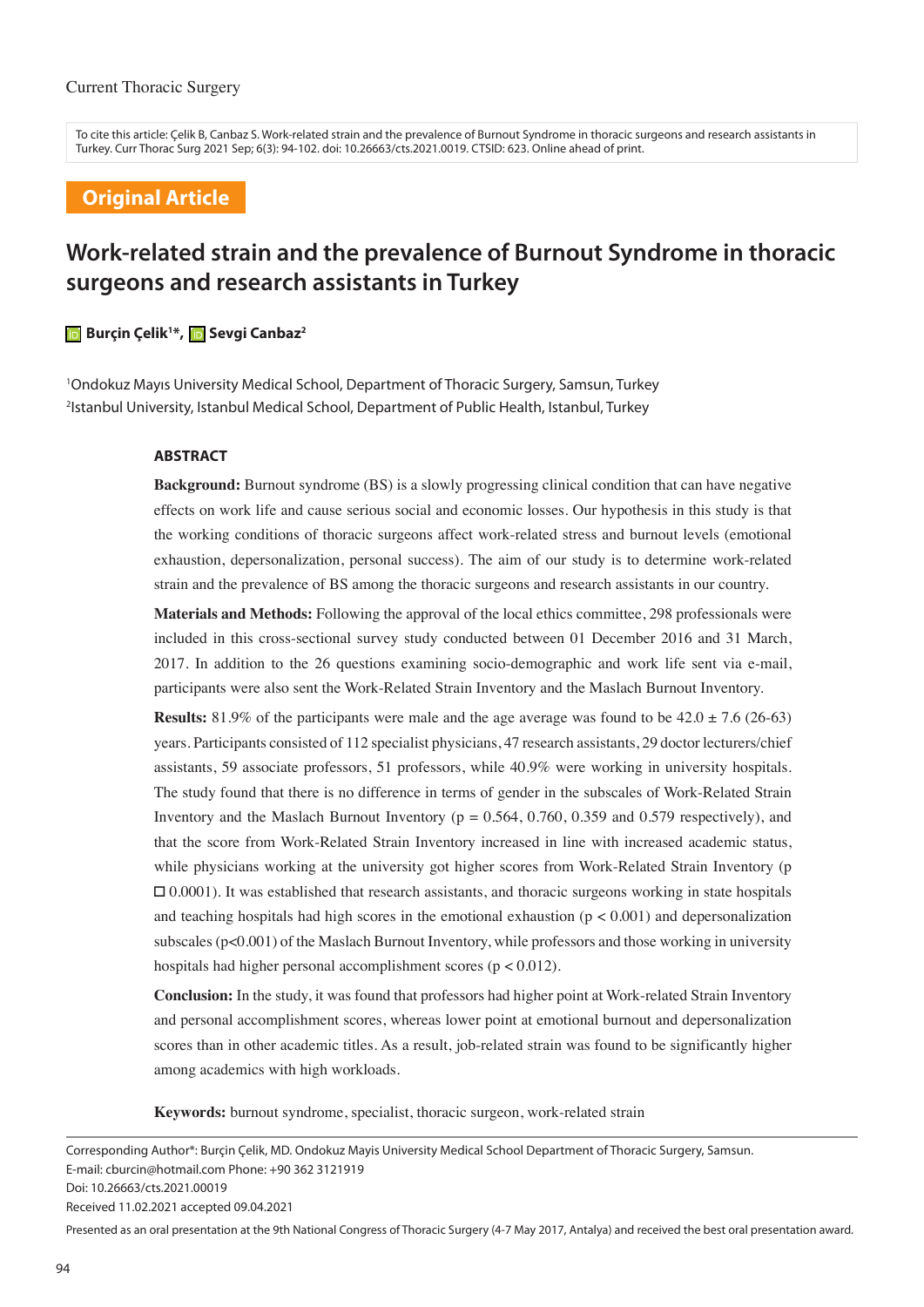## **Introduction**

The most widely accepted definition of burnout today belongs to Christina Maslach, who also developed the Maslach Burnout Inventory (MBI). According to Maslach, burnout is defined as "emotional exhaustion (EE), depersonalization (DP) and low personal accomplishment (PA) seen in people who have intensive relations with people due to their job" [1]. Emotional exhaustion is the lack of energy and the feeling that one's emotional resources have been drained, which emerges as a result of excessive psychological and emotional demands when helping people [2,3]. One who experiences such emotional intensity feels that they are unable to be as giving and responsible as they used to be towards the people they serve, and thus think they are not competent enough to provide the service [4]. DP is considered distancing from the recipient of the service; a strict and, in fact, inhumane approach. Increased distancing in the individual leads to an apathetic attitude towards the needs of others and the disregard of their feelings. This is usually due to the loss of idealism towards work, the rapidly increasing feeling of distancing, and the individual viewing the person they serve as an object [1,5]. Low PA defines the tendency of the individual to consider themselves negatively, as a result of which they feel inadequate, think they are not a competent individual and their motivation decreases [2]. As a result, they begins to feel a general inadequacy and failure in their work or in relationships with people whom they interact [6,7].

Burnout syndrome (BS) is as common in our country as it is around the world. BS is a clinical condition that starts quietly, progresses slowly with the impact of certain factors, affecting first the mental balance of the individual, and when it goes unnoticed, it paves the way for psychosomatic disorders, and significant issues in work-family and social life in the future. It is reported that 80% of employees face this syndrome at any time in their work life [4]. This commonly observed condition adversely effects work life with its undesirable personal and organizational results [8].

In their report, the International Labor Organization has reported that BS is seen more frequently in occupational groups such as doctors, nurses, teachers, police, lawyers, who work face to face with people, directly serve people, and which the human element has a very

important place in the quality of service [9]. In studies conducted in this area, it has been reported that there are many factors involved in the emergence of Burnout syndrome. In addition to individual characteristics such as age, gender, educational level, marital status, length of time in profession and seniority, the ability to use coping mechanisms, the effectiveness of organizational factors like workload, rewarding, control, belonging, justice, working time are also shown [9,10].

Medicine is an occupational group that manages the most sensitive periods of humans such as illness. Working face-to-face with people, tension caused by excessive patient load, uncertain and long working hours, insufficient hospital resources, problems in professional relations, dealing with chronic-fatal patients and patient relatives, economic concerns, inability to spare enough time for themselves and their private life lead to Burnout syndrome. In addition to these, the expectation from surgeons to think quickly and make critical decisions in the face of events, the pressure to avoid making mistakes increases the development of Burnout syndrome in this group [4].

Thoracic surgeons experience Burnout syndrome at equivalent rate to all surgeons (40% to 50%). Although more than 70% of thoracic surgeon members of The Society of Thoracic Surgeons report being satisfied with their career, surgeons are commonly affected by burnout (40%), though only a minority ever seek psychiatric or psychological help [11]. There are a few studies in the literature on burnout syndrome in thoracic surgeons [12,13]. Workforce Report from The Society of Thoracic Surgeons identified several characteristics common to thoracic surgeons at increased risk for burnout sendrom, including very long duration of residency training, high number of hours worked per week, frequent nights on call, and increasing caseload volumes [13].

Our hypothesis in this study is that the working conditions of thoracic surgeons affect work-related stress and burnout levels (emotional exhaustion, depersonalization, personal success).In this study, it was aimed to evaluate the work-related strain and burnout status of thoracic surgeons and research assistants working in our country.

#### **Materials and Methods**

Following the approval of the local ethics committee (No: 2016/388), this cross-sectional study was conducted between 01 December 2016 and 31 March 2017. The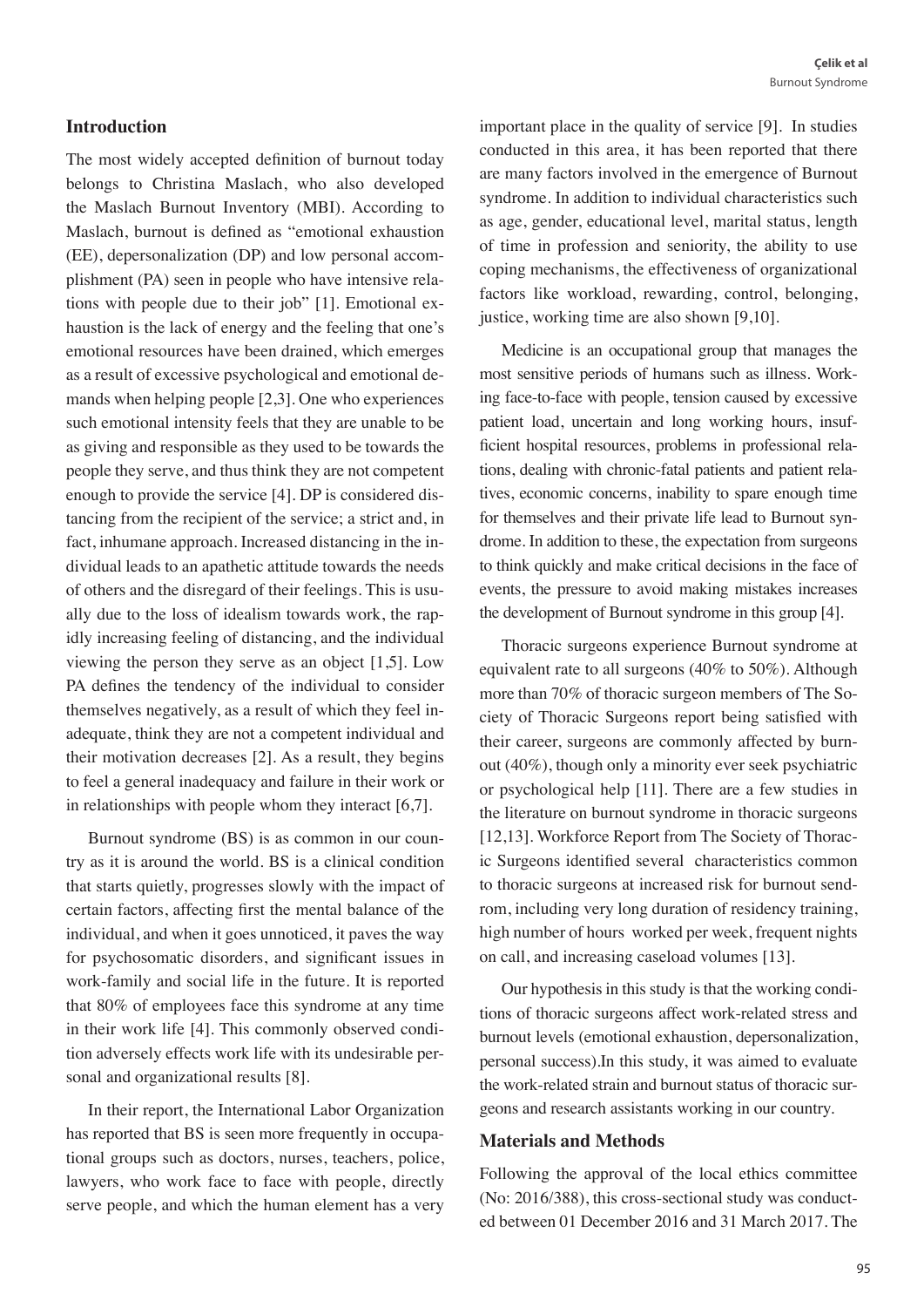study population was composed of 742 thoracic surgery research assistants and specialists who are members of the Turkish Society of Thoracic Surgery. Participants were provided detailed information about the study via e-mail. A questionnaire form consisting of three sections was sent, and 298 (40.2%) participants completed the questionnaire. The first section of the questionnaire consists of 26 questions containing socio-demographic information and the characteristics of work life, while the second section includes the 17-question Work-Related Strain Inventory (WRSI), and the third section includes the 22-question the Maslach Burnout Inventory.

#### **Scales Used in the Study**

Work-Related Strain Inventory is a 4-point Likert-type self-report scale consisting of 18 items that was developed by Revicki et al [14] in 1991 in order to determine workrelated strain and stress in health workers. The scale was translated into Turkish and first applied to a nurse sample, and then to seven occupational groups working in the health field [15,16]. As item 15 significantly reduced the reliability coefficients in both studies, this item was removed from Aslan et al [8] study. In work-related strain inventory, the items are evaluated as "completely suitable for me", "greatly suitable for me", "partially suitable for me" and "not suitable for me at all", and between 4-1 points. Items 2, 4, 8, 9, 11 and 15 are reverse scored. The lowest score on the scale is 18, and the highest score is 72. The strain increases as the score increases [8].

The Maslach Burnout Inventory was developed by Christina Maslach et al [1] and the reliability and validity of the Turkish version was prepared by Ergin et al [17] It consists of 22 questions, with each question containing five-digit answer options. It has three components: Emotional Exhaustion, Personal Accomplishment and Depersonalization. The EE and DP scales contain negative responses, while low personal accomplishment scale contains positive responses. Scores are calculated separately for each scale. Since there is no cut-off value for the scores obtained from the subscales, there is no discrimination in the form of exhaustion is present or absent. Individuals experiencing burnout are expected to have high EE and DP, and low PA scores [1,17].

#### **Statistical Analysis**

SPSS v21 was used to evaluate the data. When the age and scale scores obtained as a result of the study were

evaluated using the Kolmogorov Smirnov Test in terms of suitability for normal distribution, it was found that they did not comply with normal distribution. Descriptive statistics were given as median (minimum-maximum), and the Mann Whitney U test was used to compare two groups to evaluate the data. The Kruskal Wallis Test was used in the comparison of more than two subgroups, and the significant parameters were compared with the Bonferroni corrected Mann Whitney U test. Statistical significance level was taken as p<0.05, and after the Bonferroni correction, it was taken as  $p < 0.01$ .

#### **Results**

The median age of the 298 individuals who participated in the study was 43.2 (26.0-63.0) years, and 81.8% (n  $= 244$ ) of them were male while 18.1% (n = 54) were female. In terms of positions at their institution of employment, 293 (98.4%) of the physicians stated they work as thoracic surgeons, 3 (1%) as deputy chief physicians,  $1(0.3\%)$  as chief physician, and  $1(0.3\%)$  as workplace doctor. 46.6% of the participants were academics, 37.6% were thoracic surgeons, and 40.9% (n  $= 122$ ) worked at university hospitals, while 36.9% (n  $= 110$ ) were working at teaching hospitals. The distribution of the socio-demographic characteristics of participants is presented in table 1. 90.3% of participants stated that they willingly chose the medical faculty and 86.6% stated they willingly chose the thoracic surgery residency. In the ranking of preferences in the Medicine Specialty Exam (MSE), thoracic surgery residency was among the top five choices for 47.7% of the participants. When participants were asked at the time of the study was conducted, "If you were given the chance to take the MSE again, would you prefer the thoracic surgery specialization again?", 48.9% of the residents and 51% of the thoracic surgeons stated that they would choose thoracic surgery specialization again, while 51.1% of the residents stated that they were undecided and 49% of the thoracic surgeons would not choose thoracic surgery specialization again. Additionally, participants stated that they started their thoracic surgery residency median 3.0 (0-15.0) years after graduation from medical school, and residents stated that they have been working in this position for median 4.0 (1.0-6.0) years. Some work life-related characteristics of participants are presented in table 2.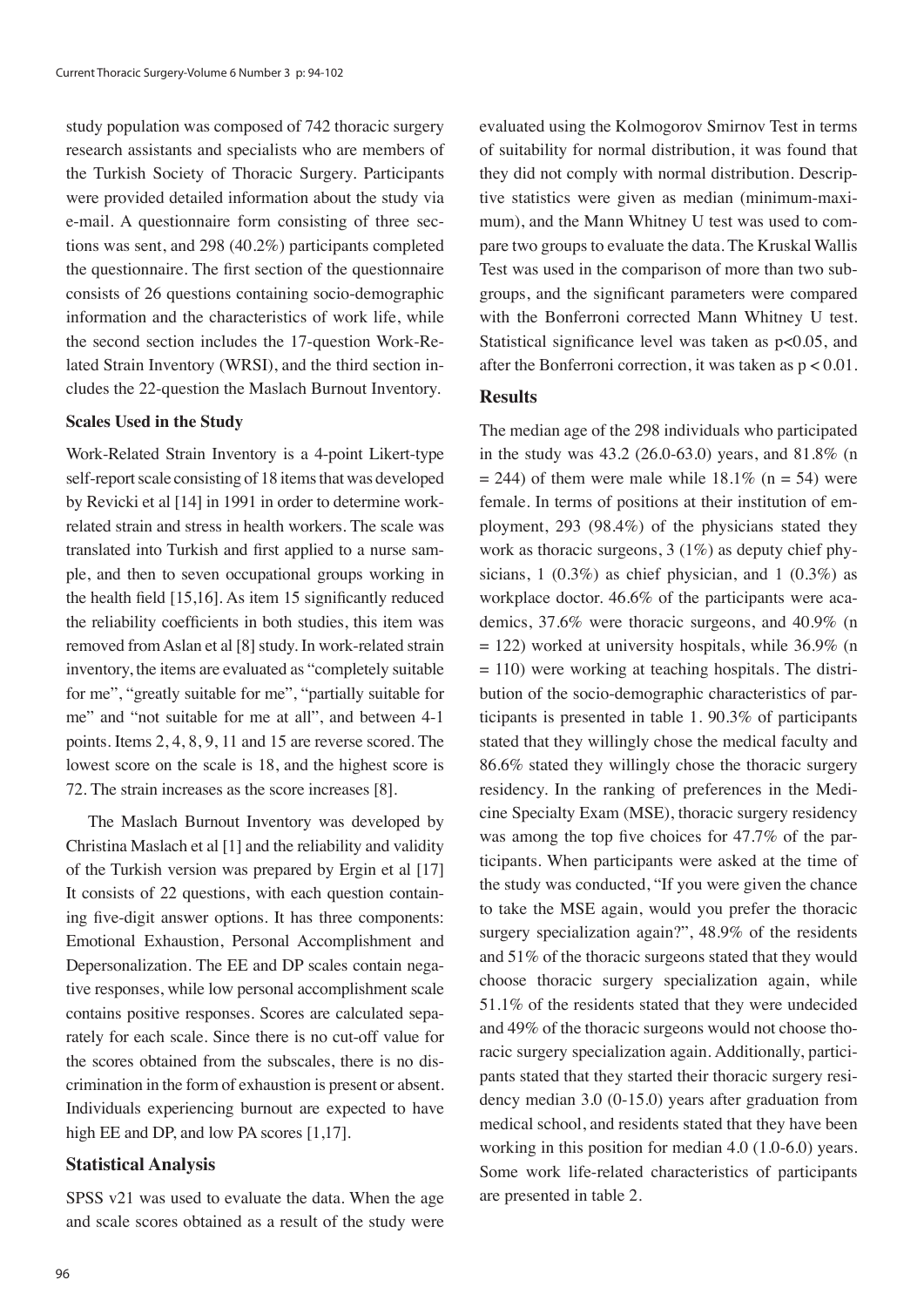| Table 1. The demographic features of participants. |                 |      |  |  |
|----------------------------------------------------|-----------------|------|--|--|
| Variable                                           | $\mathbf n$     | $\%$ |  |  |
| <b>Sex</b>                                         |                 |      |  |  |
| Female                                             | 54              | 18.2 |  |  |
| Male                                               | 244             | 81.8 |  |  |
| <b>Marital</b> status                              |                 |      |  |  |
| Single                                             | 37              | 12.5 |  |  |
| Married                                            | 248             | 83.5 |  |  |
| Divorced                                           | 12              | 4.0  |  |  |
| Spouse's working status                            |                 |      |  |  |
| Working                                            | 208             | 83.9 |  |  |
| Not working                                        | 40              | 16.1 |  |  |
| Region                                             |                 |      |  |  |
| Marmara                                            | 107             | 36   |  |  |
| Aegean                                             | 31              | 10.4 |  |  |
| Mediterranean                                      | 17              | 5.7  |  |  |
| <b>Central Anatolia</b>                            | 78              | 26.3 |  |  |
| <b>Black Sea</b>                                   | 32 <sup>7</sup> | 10.8 |  |  |
| Eastern Anatolia                                   | 16              | 5.4  |  |  |
| South-eastern Anatolia                             | 16              | 5.4  |  |  |
| <b>Institution</b>                                 |                 |      |  |  |
| State hospital                                     | 42              | 14.1 |  |  |
| Training and research hospital                     | 110             | 36.9 |  |  |
| University hospital                                | 122             | 40.9 |  |  |
| Private hospital                                   | 21              | 7.1  |  |  |
| Private clinic                                     | $\mathbf{1}$    | 0.3  |  |  |
| Academic title                                     |                 |      |  |  |
| Resident                                           | 47              | 15.8 |  |  |
| Thoracic surgeon                                   | 112             | 37.6 |  |  |
| <b>Assistant professor</b>                         | 29              | 9.7  |  |  |
| <b>Associated professor</b>                        | 59              | 19.8 |  |  |
| Professor                                          | 51              | 17.1 |  |  |

**Table 2.** Data on the participants' working life, earnings and time spent with their families.

|                                          | $n=298$ | $\%$ |
|------------------------------------------|---------|------|
| Faculty of medicine was preferred        | 269     | 90.3 |
| Thoracic surgery residency was preferred | 258     | 86.6 |
| Thoracic surgery residency preference    |         |      |
| order in medical specialist exam         |         |      |
| $1 - 5$                                  | 142     | 47.7 |
| $6 - 10$                                 | 90      | 30.2 |
| $\geq$ 11                                | 66      | 22.1 |
| Satisfaction with monthly income         |         |      |
| Sufficient                               | 39      | 13.1 |
| Partly                                   | 189     | 63.4 |
| Insufficient                             | 70      | 23.5 |
| Time spending time with him-herself/     |         |      |
| their families                           |         |      |
| Sufficient                               | 40      | 13.4 |
| Partly                                   | 94      | 31.5 |
| Insufficient                             | 164     | 55.1 |

In terms of personal monthly incomes, at the time the study was conducted, 62.1% of participants were in the 5.000-10.000 TL range, while the monthly family incomes for 41.5% of participants were stated to be in the 10.000-15.000 TL range.  $63.3\%$  (n = 189) of participants stated that their monthly income was partially sufficient, yet  $23.6\%$  (n = 70) stated that it was insufficient. Table 2 is shown that, 83.5% of participants are married and 80.5% stated that they have children. The median number of children is 2.0 (0-4.0), and 19.5% (n  $= 58$ ) of participants stated that they have people who need constant care and for whom they are obliged to provide care. When participants were asked to consider the time they allocate to themselves or their families, while 55.1% stated that this time was insufficient, 31.6% stated that it was partially sufficient.

Hundred seven (36.0%) of the participants stated that they had watch duty, and 188 (63.3%) had on-call duty. While the number of median watch duty on weekdays and weekends is  $3(1-11)$  and  $2(1-7)$  per month, respectively, the number of median on-call duty on weekdays and weekends was found to be 7 (1-30) and 3 (1-8) per month, respectively.  $30.2\%$  (n = 90) of the thoracic surgeons who participated in the study stated that they had a diagnosed disease. These diseases are hypertension  $(n =$ 27), cardiovascular diseases ( $n = 14$ ), diabetes ( $n = 16$ ), bone and joint diseases ( $n = 15$ ), anxiety ( $n = 8$ ), malignancy ( $n = 6$ ), endocrine diseases ( $n = 5$ ), and others ( $n = 1$ ) 22). 13.8% ( $n = 41$ ) of participants stated that they have been using antidepressant drugs for the last 6 months.

The study's scores for the subscales of WRSI and MBI according to some characteristics are shown in Table 3. While no statistically significant difference was found in the subscales of WRSI and MBI in terms of participants' gender, choice of medical faculty and thoracic surgery based on their own will, there was difference in terms of the spouse's employment status, their institution of employment, and title.

Work-Related Strain Inventory does not have a cut-off value, and the level of tension due to work increases in direct proportion to the score obtained from the scale. In the study, it was found that there was a difference between the hospital groups studied in terms of work-related strain score ( $p =$ 0.012), and the highest score was found in university hospital staff. In terms of the institution of employment, difference was found in Work-Related Strain Inventory between state hospital and training and research hospital staff ( $p =$ 0.006) and between state hospital and university hospital staff ( $p = 0.002$ ). In terms of academic title, Work-Related Strain Inventory presented a difference between residents and professors  $(p = 0.011)$ , thoracic surgeons and associate professors  $(p = 0.001)$ , and thoracic surgeons and professors  $(p \Box 0.0001)$ . As in the institution studied, those whose academic degrees are associate professors and professors were found to have higher work-related tension (Table 3).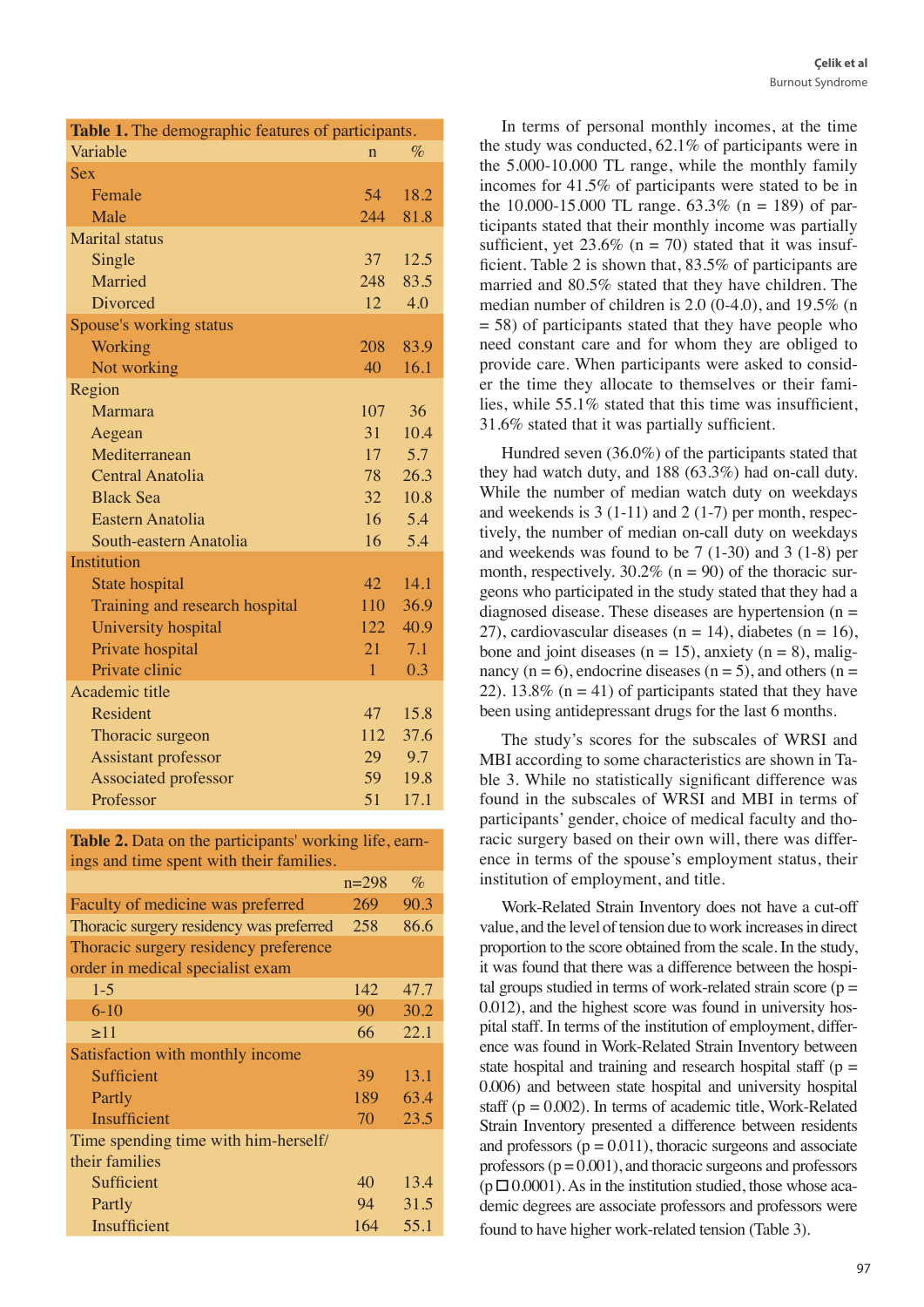**Table 3.** Scores of work-related strain scale and subtitles of and Maslach burnout inventory according to sex, spouse's working status, work place, academic title and career choice.

|                                                 |                                         | <b>Maslach Burnout Inventory</b>        |                |                   |  |  |  |
|-------------------------------------------------|-----------------------------------------|-----------------------------------------|----------------|-------------------|--|--|--|
|                                                 | Work-related<br><b>Strain Inventory</b> | Personal Accom-<br><b>Emotional Ex-</b> |                | Depersonalization |  |  |  |
|                                                 | mean (min-max)                          | hausting                                | plishment      | mean (min-max)    |  |  |  |
|                                                 |                                         | mean (min-max)                          | mean (min-max) |                   |  |  |  |
| <b>Sex</b>                                      |                                         |                                         |                |                   |  |  |  |
| Female                                          | 44 (27-63)                              | $18.5(2-35)$                            | $20(5-28)$     | $6(0-17)$         |  |  |  |
| Male                                            | $45(21-64)$                             | $17(0-37)$                              | $20(7-28)$     | $6(0-19)$         |  |  |  |
| p                                               | 0.564                                   | 0.760                                   | 0.359          | 0.579             |  |  |  |
| Spouse's working status                         |                                         |                                         |                |                   |  |  |  |
| Working                                         | $44.5(23-62)$                           | $18.5(2-35)$                            | $20(7-28)$     | $8(0-18)$         |  |  |  |
| Not working                                     | $45(21-64)$                             | $17(0-37)$                              | $20(5-28)$     | $5(0-19)$         |  |  |  |
| p                                               | 0.913                                   | 0.787                                   | 0.874          | 0.019             |  |  |  |
| Watch duty                                      |                                         |                                         |                |                   |  |  |  |
| Yes                                             | $46(21-64)$                             | $19(2-35)$                              | $20(5-28)$     | $8(1-19)$         |  |  |  |
| N <sub>o</sub>                                  | $43(23-63)$                             | $16(0-37)$                              | $20(7-28)$     | $5(0-17)$         |  |  |  |
| p                                               | 0.086                                   | 0.042                                   | 0.047          | 0.001             |  |  |  |
| On-call duty                                    |                                         |                                         |                |                   |  |  |  |
| Yes                                             | $46(24-63)$                             | $18(0-37)$                              | $20(7-28)$     | $6(0-17)$         |  |  |  |
| N <sub>o</sub>                                  | $43.5(21-64)$                           | $16(1-35)$                              | $20(5-28)$     | $6(0-19)$         |  |  |  |
| p                                               | 0.028                                   | 0.058                                   | 0.786          | 0.701             |  |  |  |
| Institution                                     |                                         |                                         |                |                   |  |  |  |
| <b>State Hospital</b>                           | 40 (21-61) $*$ , $\dagger$              | $19(0-35)$                              | $19(7-28)$ ‡   | $5(0-17)$         |  |  |  |
| Training and research hospital                  | 45 $(24-63)*$                           | $17(2-37)$                              | $19(5-28)$     | $7(0-19)$         |  |  |  |
| University hospital                             | $46.5(21-64)$ †                         | $17(0-36)$                              | $21(7-28)$ ‡   | $5.5(0-18)$       |  |  |  |
| Private hospital and clinic                     | $42.5(27-63)$                           | $17(5-36)$                              | $20(11-28)$    | $5.5(0-12)$       |  |  |  |
| p                                               | 0.012                                   | 0.382                                   | 0.030          | 0.206             |  |  |  |
| Academic title                                  |                                         |                                         |                |                   |  |  |  |
| Resident                                        | 43.5 (29-58)1,2                         | 19 (7-35)4,5,6                          | 19.5 (5-28)8   | 9 (1-19)9,10,11   |  |  |  |
| Specialist physicians                           | $43(21-63)3$                            | $19(0-36)7$                             | $19(7-28)$     | $6.5(0-17)9$      |  |  |  |
| Assistant professor                             | $42(28-64)$                             | $17(0-35)$                              | $21(7-28)$     | $6(0-16)$         |  |  |  |
| Associated professor                            | 47 (27-64)1,2                           | 15 (0-37)4,6                            | $21(7-28)8$    | $5(0-15)10$       |  |  |  |
| Professor                                       | 50 (29-63)3                             | $13(1-35)5,7$                           | $21(12-28)$    | $4(0-17)11$       |  |  |  |
| p                                               | $\square$ 0.0001                        | 0.001                                   | 0.012          | $\square 0.0001$  |  |  |  |
| Faculty of medicine was preferred               |                                         |                                         |                |                   |  |  |  |
| Yes                                             | $45(21-64)$                             | $17(0-37)$                              | $20(5-28)$     | $6(0-19)$         |  |  |  |
| N <sub>o</sub>                                  | $43(23-64)$                             | $19(0-35)$                              | $21(7-28)$     | $6.5(0-14)$       |  |  |  |
| $\mathbf{p}$                                    | 0.558                                   | 0.487                                   | 0.768          | 0.999             |  |  |  |
| Thoracic surgeon residency was preferred        |                                         |                                         |                |                   |  |  |  |
| Yes                                             | $44(21-64)$                             | $18(0-37)$                              | $20(5-28)$     | $6(0-19)$         |  |  |  |
| N <sub>o</sub>                                  | $46(21-63)$                             | $16(4-35)$                              | $21(7-28)$     | $5(0-16)$         |  |  |  |
| $\mathbf{p}$                                    | 0.663                                   | 0.518                                   | 0.248          | 0.185             |  |  |  |
| * p=0.006; $\dagger$ p=0.002; $\dagger$ p=0.005 |                                         |                                         |                |                   |  |  |  |

1p=0.001; 2p=0.001; 3p=0.0001; 4p=0.001; 5p=0.002; 6p=0.002; 7p=0.002; 8p=0.002; 9p=0.004; 10p=0.0001; 11p=0.0001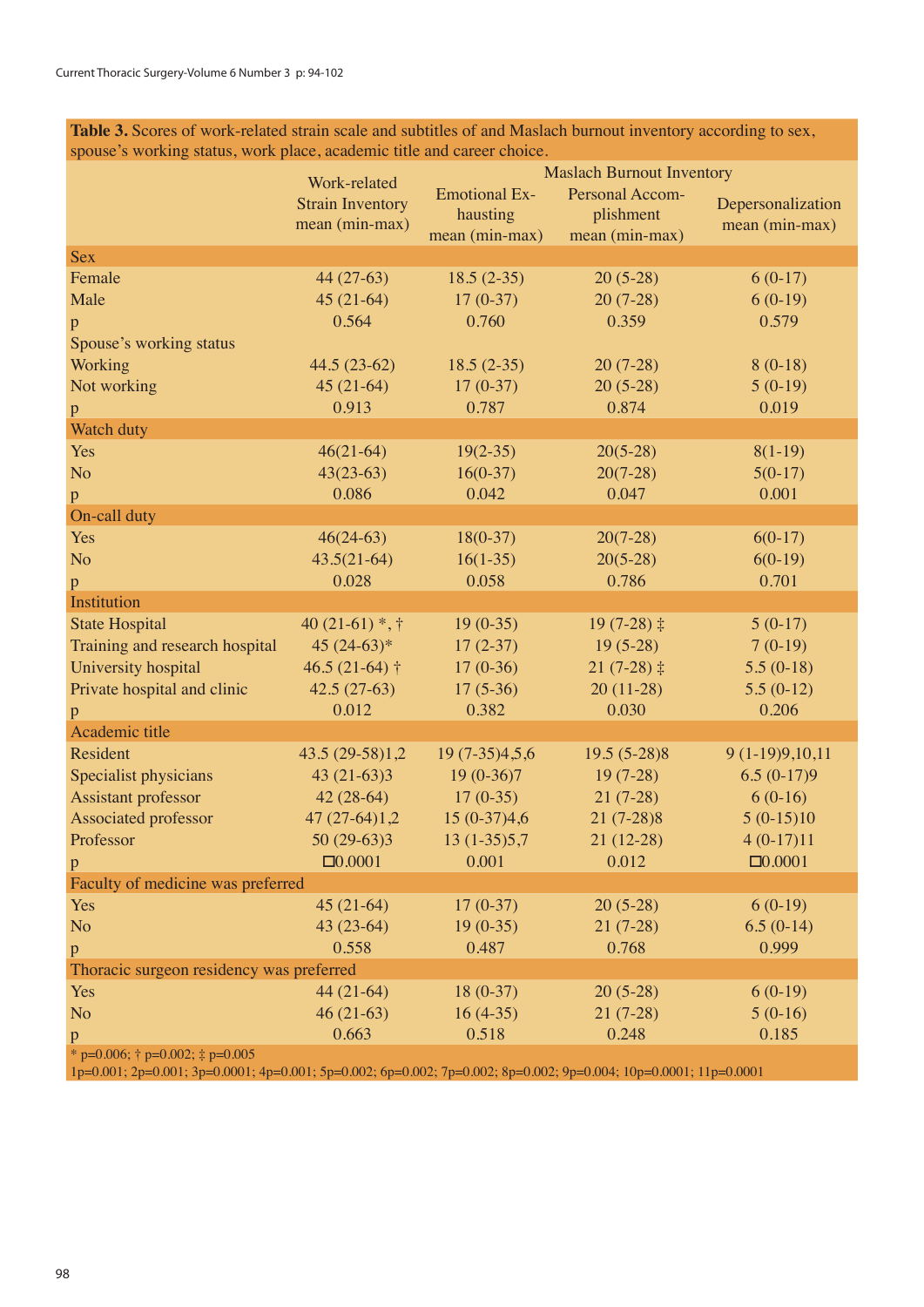As the burnout increases in the Maslach Burnout Inventory, the score of the emotional exhaustion and depersonalization sub-dimensions increases and the personal achievement score decreases. When the Maslach Burnout Inventory results are analysed in this study, a statistically significant difference was found in all subtitles of the scale between those who held watch duty and those who did not (respectively 0.042, 0.047 and 0.001). It is found that there is a difference in the academic title in the emotional exhaustion subtitle in residents and thoracic surgeons is higher than the other academic titles. This result shows that emotional exhaustion of residents and thoracic surgeons is higher than other academic titles. In terms of the academic titles, difference was found in emotional exhausting between residents and professors  $(p = 0.011)$ , thoracic surgeons and associate professors ( $p = 0.001$ ), and thoracic surgeons and professors ( $p \Box 0.0001$ ); the emotional exhaustion subscale presented a difference between residents and associate professors ( $p = 0.001$ ), residents and professors  $(p = 0.002)$ , thoracic surgeons and associate professors  $(p = 0.002)$ , and thoracic surgeons and professors  $(p = 0.002)$ 0.002). The personal accomplishment subscale presented a difference between thoracic surgeons and associate professors; and the depersonalization subscale presented a difference between residents and thoracic surgeons  $(p = 0.004)$ , residents and associate professors  $(p \Box$ 0.0001), and residents and professors ( $p \Box 0.0001$ ). As in the institution studied, those whose academic degrees are associate professors and professors were found to have higher work-related tension (Table 3).

A difference was also found in personal accomplishment between instutiations ( $p = 0.030$ ). Personal accomplishment score of those working in state hospital and training and research hospital is lower than those working in other institutions ( $p = 0.005$ ). The personal accomplishment subscale presented a difference between thoracic surgeons and associate professors; and the depersonalization subscale presented a difference between residents and thoracic surgeons ( $p = 0.004$ ), residents and associate professors ( $p \Box 0.0001$ ), and residents and professors (p  $\Box$  0.0001). In the last title, depersonalization, there is a difference in spouse's working status and academic title, the score was found to be lower in participant that spouse not working and professors than in other groups (Table 3).

#### **Discussion**

Factors influencing the emergence of Burnout syndrome include individual characteristics such as professionals' gender, age, education, marital status, number of children, professional experiences, the psycho-social stressors they face in private life, and the ability to cope with them, as well as environmental factors such as the work environment, work order, workload, whether they have watch duty and overtime, insufficient wages [10,18]. The majority of the time on the job for surgeons, more particularly for thoracic surgeons who are the subject of this research, is spent in the operating room. Operating rooms are environments where surgeries are performed, the surgical team under the management of the surgeon utilize their knowledge, skills, and experience, the efficient use of time and appropriate use of skills are necessary, being quick to make the right decisions is critical, work hours are lengthy and their duration is generally unforeseeable, and where staff are subjected to numerous physical, psychological, and social distress. Over time, these working conditions cause burnout in employees [19]. In 2008, a survey of the American College of Surgeons (ACS) revealed a burnout rate of 40%. The most burnout prevalence was found in cardiothoracic surgery, trauma, transplant and urology [12,20].

Studies conducted in the world and in our country show that BS is a common problem among physicians. In a study conducted by Karamanova et al [21], the average EE and DP scores of healthcare workers from seven South and Southeast European countries were found to be 31.9% and 33.2%, respectively. In the same study, it was reported that Turkish healthcare workers had higher emotional exhaustion and depersonalization scores (53.8% and 58.9%, respectively). In a 2009 study conducted by Shanafelt et al [20] among surgeons, 7,905 members of the American Surgical Association participated in the study. It was found that 40% of the participants showed at least one of the symptoms of burnout, 32% scored high in EE, 26% scored high in DP, and 13% scored low in personal accomplishment. Similar results were found in other studies evaluating surgical branches. In a 2001 study evaluating 521 general surgeons and orthopaedic specialists established high burnout rate in both branches, and 32% of participants scored high in emotional exhaustion, 13% scored high in depersonalization, and 4% scored low in personal ac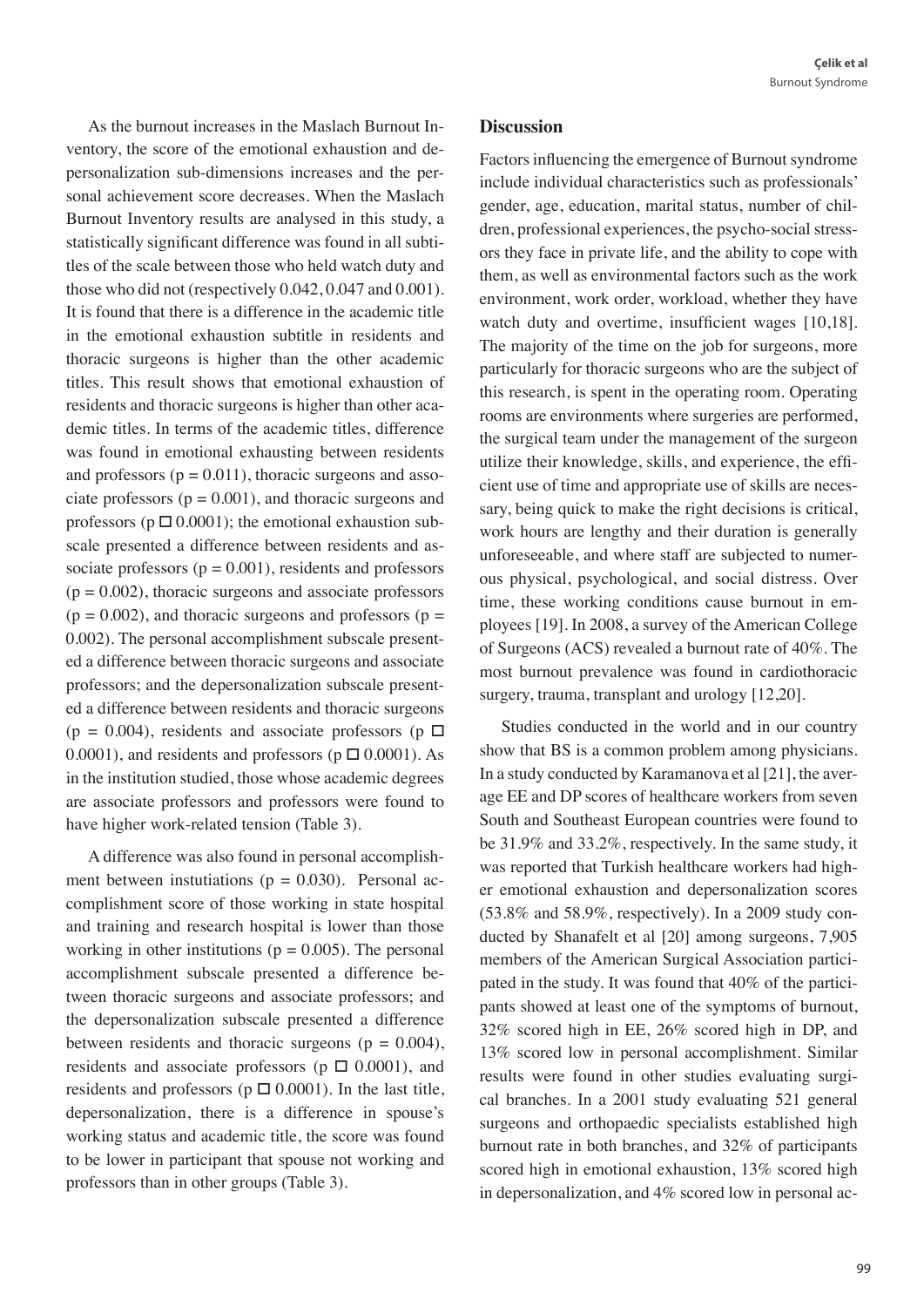complishment [22]. In another study from our country, Bolat et al [23] reported that Burnout syndrome was common among urology specialists, that EE and DP, which are subscales of BS, were frequently observed, and that this had an adverse effect on the psychosocial condition of urologists.

In our study, it was found that there was no difference in terms of gender in the subscales of Work-Related Strain Inventory and the Maslach Burnout Inventory. Some studies in the literature have found that burnout is more prevalent in female physicians [24,25] while other studies found it was more prevalent in male physicians [26,27]. Similarly, in a study conducted by Özkula et al [18], no difference could be found between genders. The absence of a difference between genders may be due to the fact that the structure of today's health system and heavy working conditions cause similar burnout in both genders regardless of gender. On the other hand, thoracic surgery residency being chosen more by men, and the lower number of female surgeons in the study may have affected this result.

Burnout syndrome occurs more frequently due to reasons such as intense work pace, heavy workload, and excessive watch duty particularly during the assistantship period, which is the first year of medicine. However, believing that all physicians experience similar problems during their assistantship period leads to this situation being recognized as a normal. In the long run, though, this situation leads to decreased job satisfaction and psychological problems. It is known that the rate of burnout specifically in surgical branches increases more compared to other branches as the number of work years increase [4,24]. In this study, approximately 90% of participants stating that they willingly chose both the medical faculty and thoracic surgery, with almost half of them stating that thoracic surgery specialty was among the top five choices in their MSE preferences shows that they chose their profession willingly. However, the study determined that the problems faced by physicians in the later years of their duration of work and their preparedness to cope with these problems caused changes in their decisions. As a matter of fact, only 1/3 of them stating that they would prefer thoracic surgery once more if they had the right to choose again, shows that they are experiencing problems in terms of professional satisfaction and BS.

More than half of the participants stated that the time

they allocate to themselves or their family was insufficient. Moreover, 83% of the participants stated that they are married, 80% have children and 1/5 of them have family members who need constant health care and for whom they are obliged provide care. Physicians' intense work pace, the uninterrupted service provided to patients, as well as the excessive number of watch and on-call duties on both weekdays and weekends prevents them from allocating adequate time for themselves and their family. A number of studies have reported that young age, having children, weekly working hours, the number of on-call duties, and sufficient financial opportunities are the individual risk factors related to burnout. In the same publications, only 36% of surgeons stated that they had enough time for themselves and their families [20,22,24].

While only 13% of participants found the wages received sufficient, it was established that the depersonalization score is higher in those whose spouse was not working. This shows that physicians have economic concerns and that this increases depersonalization. Sleep deprivation leads to deterioration in cognitive performance, memory, reaction time, and variation in circadian rhythm. As a result of sleep deprivation, increases risk of human error related accidents and increases work-related strain and burnout [12]. In this study, a statistically significant difference was found in all sub-titles of the Maslach Burnout Inventory between those who were watch duty and did not. Burnout was more common in those who had a on-call duty.

In studies which professional status is associated with work-related strain and burnout, it has been determined that those who are professors, associate professors or specialists scored significantly lower than assistants in Work-Related Strain Inventory and the Maslach Burnout Inventory. This is thought to be due to the decrease in professional uncertainty and concern for the future as professional status increases [28-30]. When the findings obtained from our research were examined, in stark contrast to the literature, it was found that the scores from WRSI increased as the academic status increased. It must be kept in mind that the result determined in the study may be related to reasons such as the intense communication of academics with students, intense pressures on them to publish and be successful, as well as pressures caused by the health system and performance system. In support of this finding, it was found that the thoracic surgeons working at the university got higher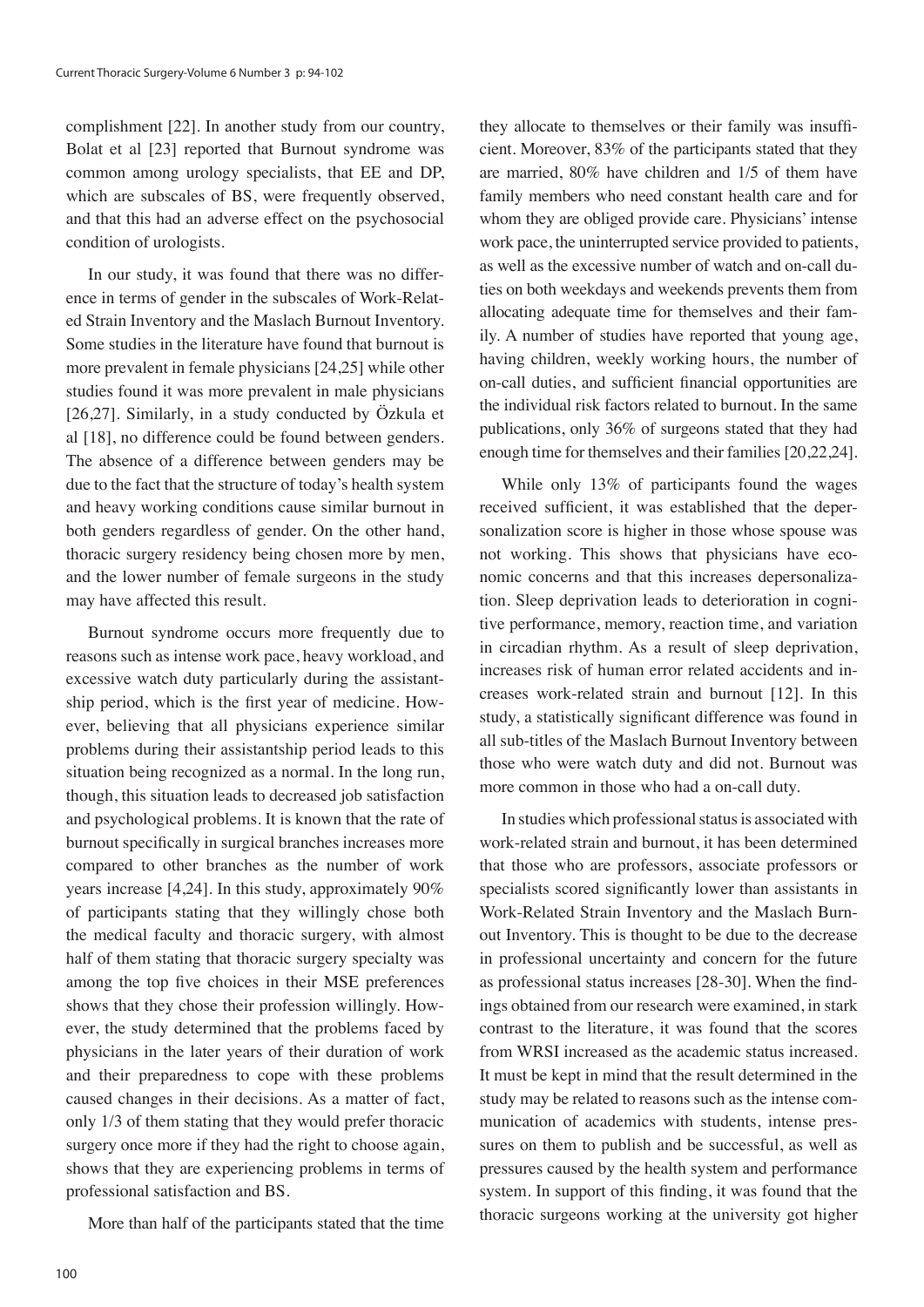scores in WRSI. This result in the study group suggests that work-related strain may differ in studies conducted in different conditions and organizational structures.

In the study, it was found that research assistants, who have the lowest academic status, scored higher in the emotional exhaustion and depersonalization subscales of the MBI, in contrast to WRSI. Research assistants, who are in the early years of their specialty education, strive to cope with heavy working conditions on the one hand. While on the other hand, they are expected to take responsibility, make decisions and solve problems in patient management. When all these demands exceed one's coping capacity, it can lead to emotional exhaustion. This causes depersonalization towards patients and the loss of occupational idealism [5]. Similar to the results In WRSI, it was found that emotional exhaustion and depersonalization scores were high among staff working at state hospitals and teaching hospitals. It is considered that this situation is associated with the failure of the thoracic surgeons working in state hospitals in our country to fulfil their duties sufficiently, thus leading to their loss of moral motivation.

Low personal accomplishment defines the tendency of the individual to consider themselves negatively, as a result of which they feel inadequate, think they are not a competent individual and their motivation decreases [2]. In the study, the personal accomplishment score was found to be higher in professors and those working in university hospitals. Rewarding in various ways the contributions those with high academic titles make to their institutions, making presentations in congresses and symposiums, showing both material and moral appreciation make the individual feel more successful and valuable. This is an important motivation tool for individuals. On the other hand, individuals being more autonomous in their work compared to others as the academic title increases, their ability to make and implement their decisions more freely, having initiative regarding their work boosts the feeling of PA and reduces burnout [2].

In the study, it was found that one-third of participants have chronic diseases, primarily HT, and 13.8% of them had been using antidepressant drugs for the last 6 months. When BS is not detected and prevented at the appropriate time, besides intangible losses such as job loss, financial losses, family problems, difficulties in social relations, and loneliness, it can also often lead to numerous psychiatric illnesses ranging from somato-

form disorders with physiological and psychological symptoms to depression [5].

As a result, in terms of Burnout syndrome, healthcare professionals, particularly surgeons, are among the risky occupational groups today. Burnout is a problem that needs to be emphasized in order to protect the mental health of the individual and to intervene early when necessary. At an institution where burnout is experienced less frequently and employee job satisfaction is high, the quality of the health service to be provided will also be high. The professional and social measures to be taken by authorized institutions, primarily the Turkish Society of Thoracic Surgery, can help increase psychosocial well-being, reduce the incidence of burnout in thoracic surgeons, and improve health care quality. Furthermore, in order to obtain sufficient data on this subject, studies are needed in our country particularly in relation to determining effective methods in preventing and dealing with Burnout syndrome.

#### **Declaration of conflicting interests**

The authors declared no conflicts of interest with respect to the authorship and/or publication of this article.

## **Funding**

The authors received no financial support for the research and/or authorship of this article.

# **Ethics Approval**

The study was approved by the institutional ethical board of Ondokuz Mayıs University, School of Medicine (No: 2016/388).

## **Authors' contributions**

BÇ, SC; co-wrote the paper, collected the data, performed the analysis, contributed data/analysis tools, conceived and designed the analysis.

## **References**

- 1. Maslach C, Jackson SE. The measurement of experienced burnout. J Occup Behav 1981; 2: 99-113.
- 2. Maslach C, Schaufeli WB, Leiter MP. Job Burnout. Ann Rev Psychol 2001; 52: 397-422.
- 3. Thomas AW, Douglas GB. The contribution of burnout to work performance. J Organiz Behav 1997; 18: 491-9.
- 4. Aslan H. Hekimlerde tükenme sendromu ve önleme yolları. Kahramanmaraş Sütçü İmam Üniversitesi Tıp Fakültesi Psikiyatri ABD Arşiv Dergisi 2000; 9: 427-36.